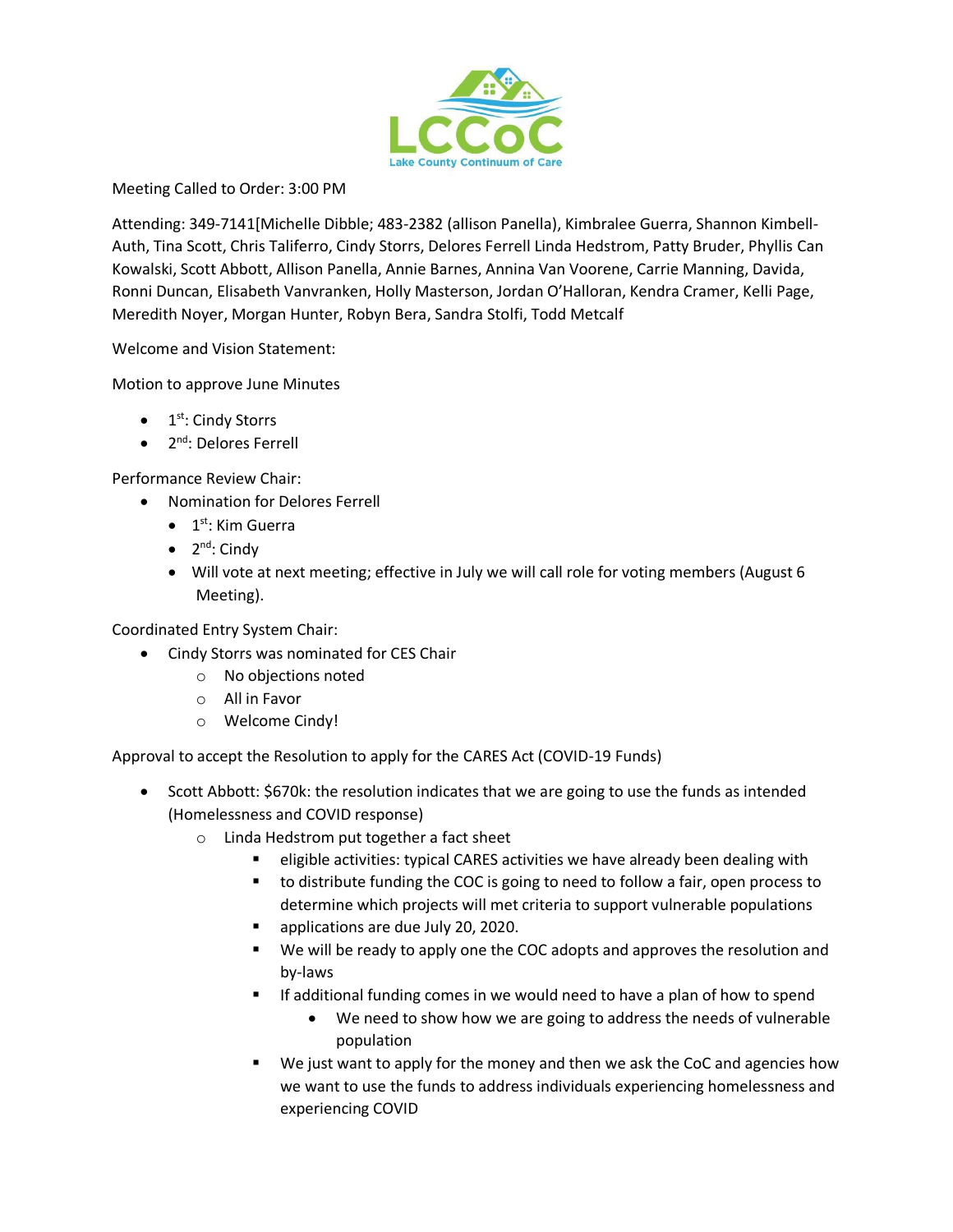

- o Shannon: will we need to create an actual RFP?
	- Linda: it's up to the CoC. The application states that we have to show how we are going to allow for a fair and open process.
		- Suggestion to put it on the next agenda as soon as possible and let people know that these are flexible funds with the exception of addressing homelessness or homelessness prevention around COVID
		- Then the CoC Gets to decide for who and how much; doesn't have to be a formal RFP. Just fair and open
	- Todd: I am still hearing that this is COVID 19 focused
		- Linda: yes, this is to address people at-risk. CARES Act applies
		- Todd: I have been thinking about Hope Center and we need to be talking about this and whether these funds would work for Clearlake Hope Center
	- Allison: would like to present to the CoC our progress and start a discussion about how we can directly service our neighbors experiencing homelessness
		- Agenda Item: presentation from Hope Center
	- Linda: we need to address two parts: the immediate use and then potential future use of funds. I just recently learned about juvenile hall being a replacement center
	- Delores: concerns for putting the cart before the horse. We decided to apply for this money but we haven't discussed what we are going to do. We need to look at each of these grants and see how to move forward. We don't know what the next steps are not just for this grant but for all future funding
		- Linda: it is a lot of money but it's allocated to Lake County. We don't have to have a designated program right now. We just have to say we want to money and we have a need and that we will put it out there publicly
	- Linda: if we get additional funding where do we want to designate funds? DO we want to keep it ambiguous? If we don't specify an immediate need then we might not be competitive against other counties
	- Cindy Storrs: suggestion to establish a screening committee that identifies the criteria for usage of these funds with members who are serving at-risk, needy, or individuals experiencing homelessness
- o Motion made to approve the resolution:
	- 1<sup>st</sup>:Cindy Storrs
	- 2<sup>nd</sup>: Shannon Kimbell-Auth
- o Chris: would like fact sheet on the website
	- Action Item: By July 17<sup>th</sup> a committee would be identified and a press release will be submitted
- $\circ$  Cindy: request to use any additional future funding for rental assistance or support affected by COVID.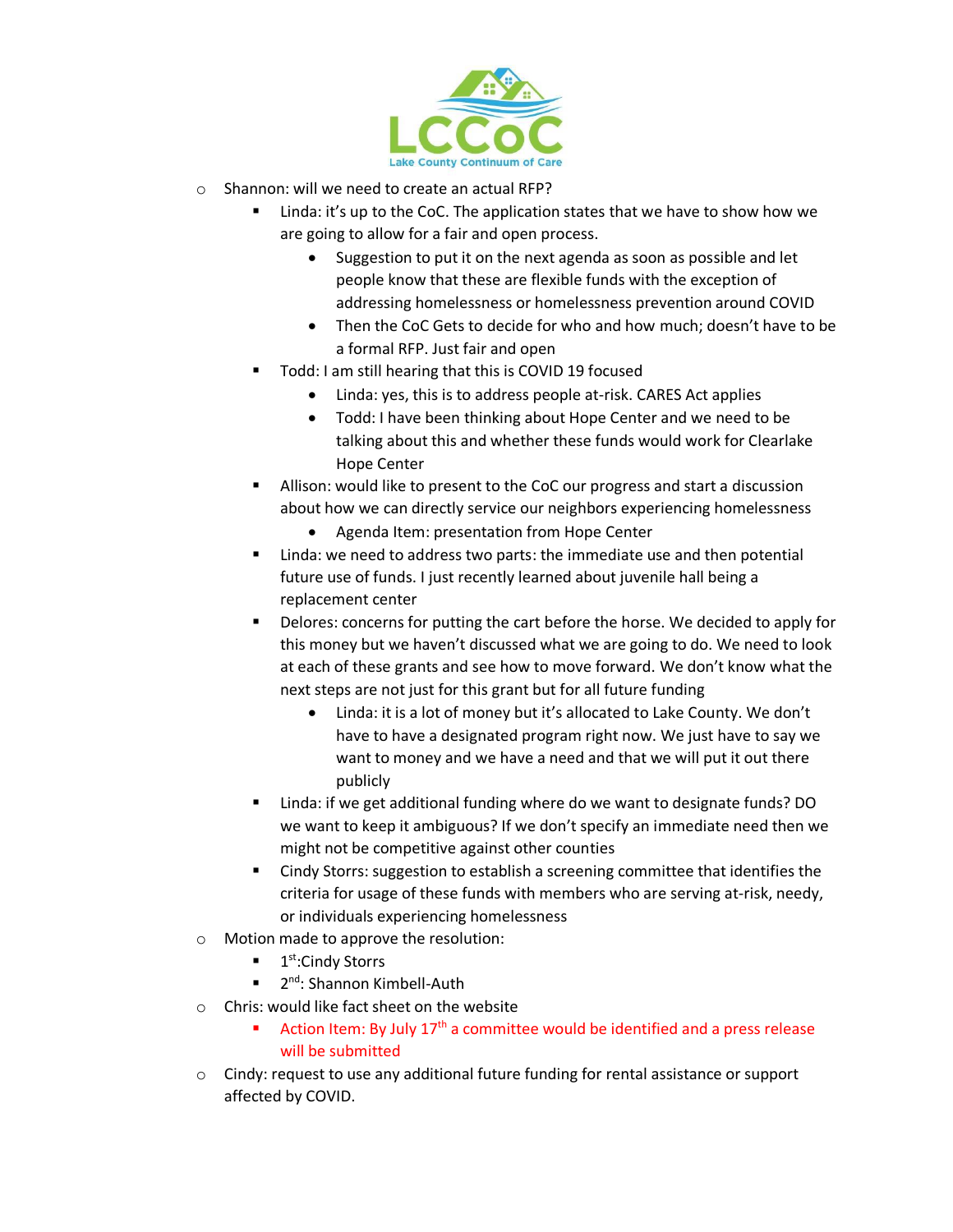

- $\circ$  Linda: learned that COVID shelter in Lake Co is going to shut down due to lack of funding/a building. Should be specific, urgent, and immediate need.
	- The CoC dictates what we include.
	- No guarantee that extra funding would come out but they want us to ask for double what the allotment is to show the need.
	- .
- o Motion made to approve the resolution:
	- $\blacksquare$  1<sup>st</sup>:Cindy Storrs
	- 2<sup>nd</sup>: Shannon Kimbell-Auth
	- Motion approved to accept the resolution for the CARES act

## **Review and Update By Laws**:

- Chris sent out By Laws:
	- o Cindy: font was difficult to read, we need to be consistent about the use of CoC (different ways it was termed). Punctuation issues. Coordinated Entry System Committee is a Committee and is not a subcommittee (pg. 10-12)
		- **Pg 12 C there is a note about the strategic planning committee, and I suggest for** you to delete that.
		- Pg 8 Article 10-B: add coordinated entry system committee
	- o Shannon: Question: Use of proxies for the purpose of voting is not allowed Pg. 7 article 9-D.
		- We do allow proxy's and they need to be a designated alternate. We need to remove D
		- Article 10: A needs to be changed to 8 and B needs to be changed to 9
- Goal is to have this finalized by next meeting and signed at next executive CoC Meeting
- Next: we need to update the governance charter.
- Cindy: do the By Laws need to be approved by the entire CoC voting body
	- Can the executive committee make the final decision?
	- Chris is unsure but he will reach out to the CoC in Sacramento and find out.
	- Can be amended by the general board then the executive board will adopted.
	- $\circ$  Delores: Suggestions to add an amendments page in back indicating what was changed and when (record)
		- Chris will have this ready for the next executive CoC Meeting

# **Grant Updates:**

- Scott: CESH 2019: still have not received funding. Not sure what the hold up is on that. Chris will reach out to representative and figure out why we don't have funding
- CARES: see above
- ESG: we have received one applicant (NCO);
- HHAP: did receive funding \$500k: we need to figure out what we are going to do with that
	- o Plan was to create two navigation care centers on each side of the lake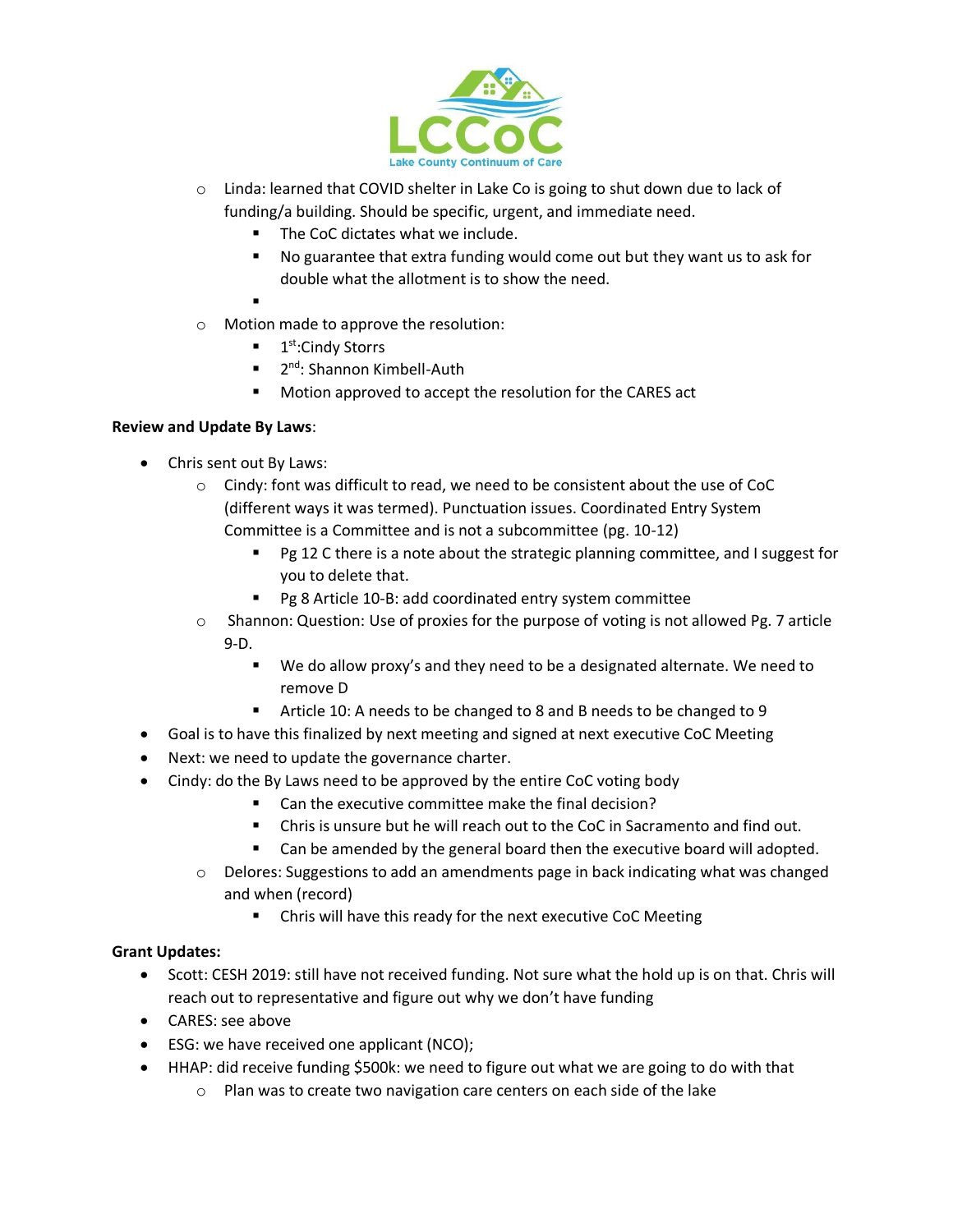

- $\circ$  We need to move forward; we need to put a plan in motion. We know what we want to do we just don't know how
- COVID 19 Emergency Response Funding: funds have been used and went to the Shelter
	- o Delores: we need evidence in writing about what we did with these funds
		- Scott: we are required to provide a report to the state
		- Shannon: Not due until the end of the month; will be submitting to state and COC.
		- Chris: Grant funding is public info
		- This funding came out quick and we were responding rather than planning for projects
- Cindy Storrs: Suggestion for a monthly finance report for grants:
	- o Amount of grants (allocation)
	- o What has been spent (spreadsheet)
	- o Chris: should be part of the performance review committee
	- o Scott: it is also on the website
	- o Asking that this becomes part of the CoC- monthly finance report
	- $\circ$  Kim: concerns for reporting monthly since some of rely on other departments and personnel to manage these budgets and finance reports
		- Cindy clarifies that this is an overall and general report not for individual projects per se. Increased accountability
		- **EXECT** Linda: HUD requires standing committees to regularly report to CoC. Oversight committee is responsible to review programs' performance, including proper expenditures.
	- o Delores: supports Cindy's suggestion to do a report out next month
		- **Todd:** suggestion to report out on the website; we should be bragging about this
		- Delores: before we brag we should definitely be prepared to answer questions about where the funding came from and went.
	- o Action Item: Performance Review Committee/Oversight will have a financial report ready by next month
- Agenda item: NCO will be presenting at CoC Next month

### **HMIS: (Shannon)**

- Moving right along; adding new projects, not every project is in the system
- Cannot move forward until the contract has been signed. Contract has not been submitted to Board of Supervisors
- Concerns from NCO that they will not have the data needed for reporting which is due at the end of the month
- Kim: wondering why RCS's projects haven't been added when others have
- Shannon: HMIS committee has not been meeting regularly because of the contracts, trainings, etc. Many activities relating to HMIS has not been coordinated by Shannon (HMIS Chair)

### **Strategic Planning: (Doreen Gilmore)**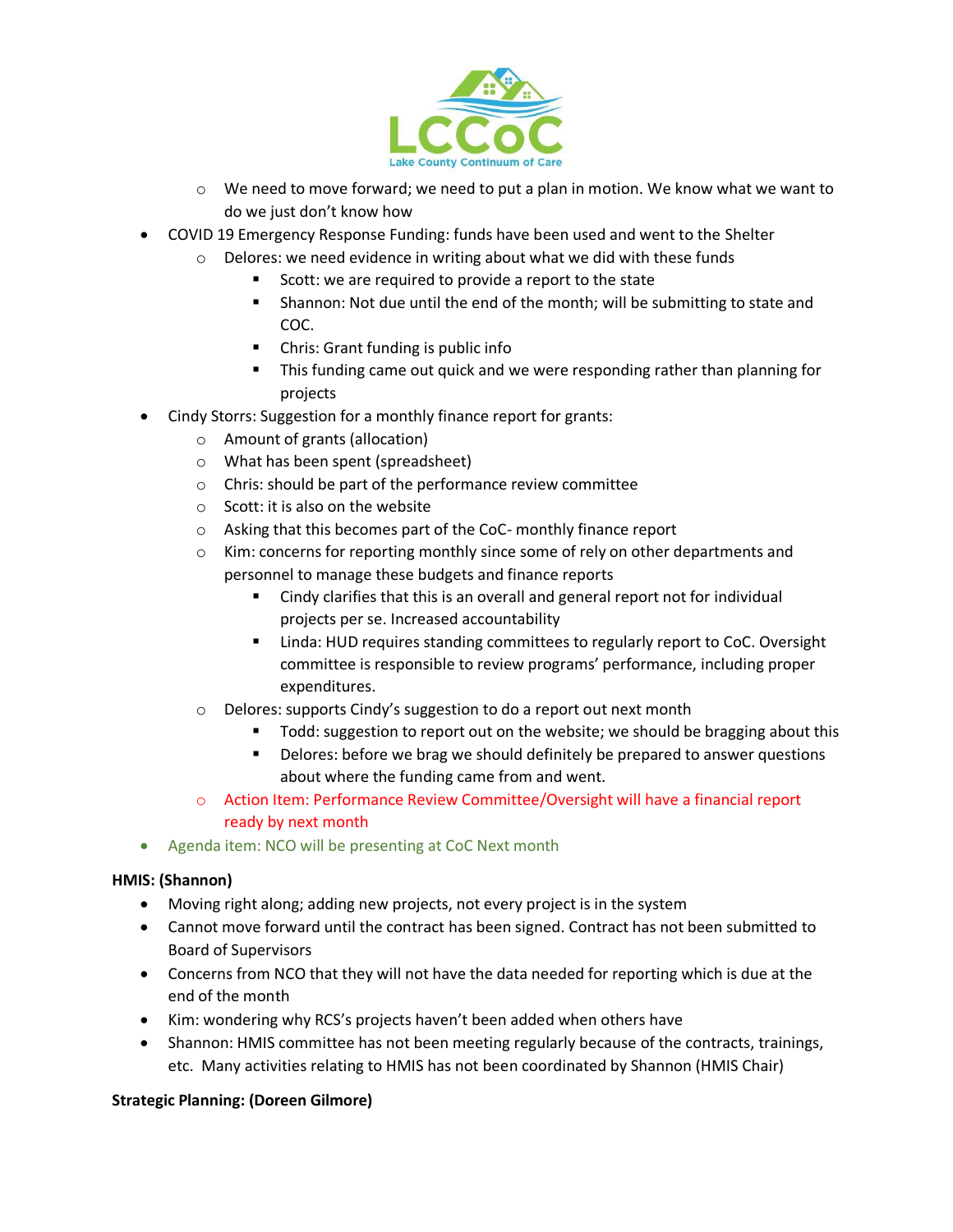

- Didn't meet but did receive 17 responses to the surveys. Team will submit a report with compiled responses by next meeting.
	- o Majority voted for a year-round shelter

# **PIT: (Jordan O'Halloran)**

- Good news! All PIT/HIC data was entered and submitted officially July  $1^{st}$ . Message back from HUD saying that everything looks good and this is the first time our county has entered this information
	- o KUDOS to Jordan for all of her hard work
		- **Jordan expresses much gratitude for Teddie!**
	- o Scott: we put in more beds
	- o Cindy: Please send reports to Kim to be included to be in meeting minutes
	- $\circ$  Todd: has there been any guidance regarding upcoming PIT count and managing these challenges?
		- **Nothing yet**
	- o Carrie Manning: would like to be a part of this meeting and suggests doing Zoom meetings
	- $\circ$  Chris: make sure these dates of meetings are sent to Morgan Hunter to be put on the website

# **Coordinated Entry System Committee**

- Met for the first time; trying to find a system coinciding with HUD requirements
- Working out the details but we are starting to move forward

# **Inter-Faith Committee:**

- Three Projects
	- o Shower Trailer: operating full-time at the Shelter; was never intended for this constant amount of use. Its going to need to spend a week or two for maintenance (Trailer Spa). Once fixed intends to go back to community and Anna Arthur will take over coordination of location of the trailer. Shelter closing July 31
	- $\circ$  Room Key Project: Closed and clients moved to shelter. Looking to provide continued intervention for these clients
	- o Large trailer of food coming to Lake County every Thursday. Looking to support local food pantries (produce and fresh food)
		- **F** Shannon will be reaching out next week to see who would be able to be involved or need support
	- o County released RFP for organization or entity to take on the operations of the COVID 19 shelter at the old Juvenile Hall Facility in north lakeport
		- Applications due July  $17<sup>th</sup>$
		- Only related to COVID 19 activities but after that we are back where we started.